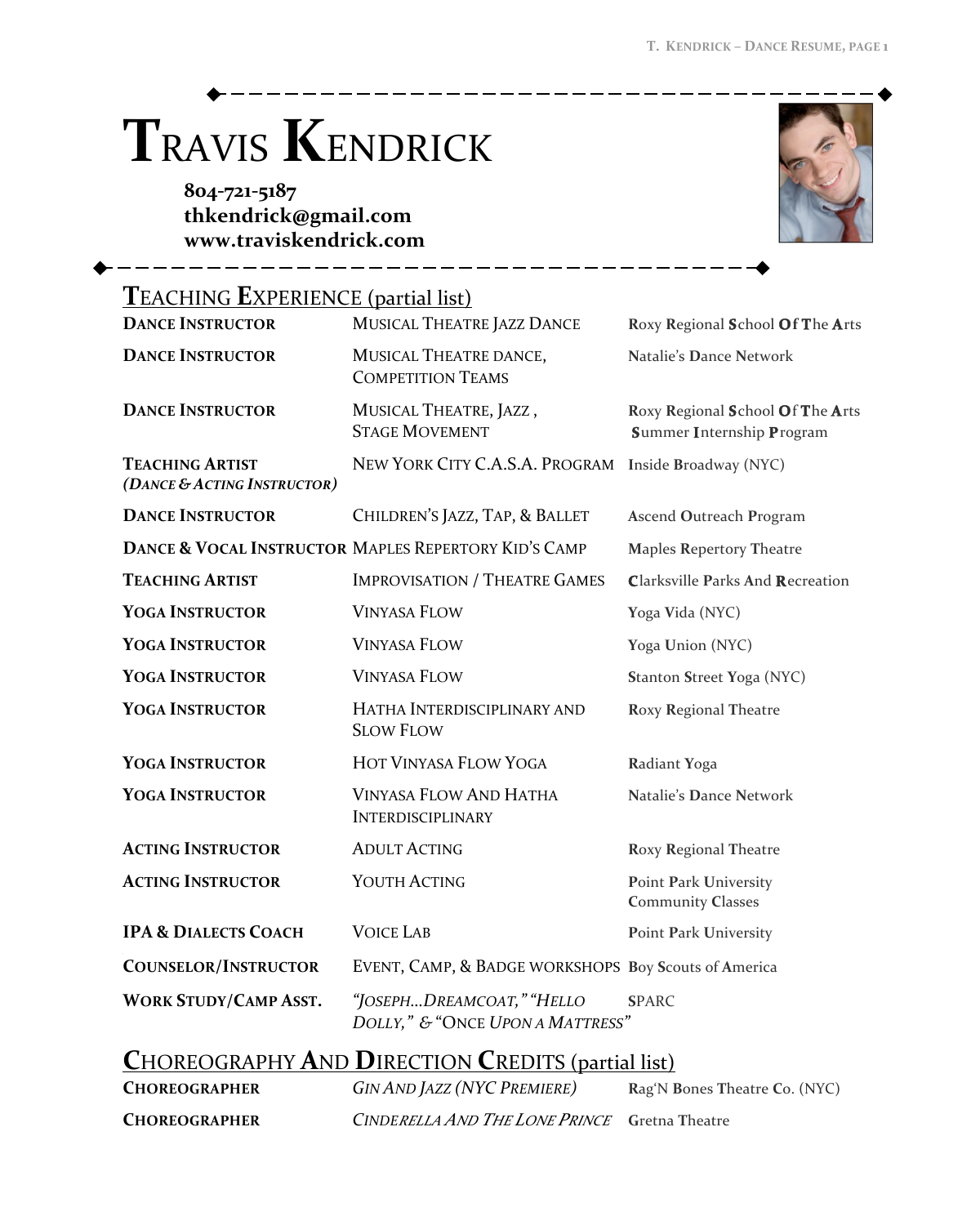|                                                     |                                                                                   | T. KENDRICK - DANCE RESUME, PAGE 2  |
|-----------------------------------------------------|-----------------------------------------------------------------------------------|-------------------------------------|
| <b>CHOREOGRAPHER</b>                                | THE ROYAL TEA                                                                     | <b>Gretna Theatre</b>               |
| <b>CHOREOGRAPHER</b>                                | <b>GALLANTRY</b>                                                                  | <b>Austin Peay Opera Theatre</b>    |
| <b>CHOREOGRAPHER</b>                                | <b>BUILDING BRIDGES</b>                                                           | People International Inc.           |
| <b>CHOREOGRAPHER</b>                                | <b>EVERYTHING OLD IS NEW AGAIN</b>                                                | Inside Broadway                     |
| <b>CHOREOGRAPHER</b>                                | JUST ANOTHER HIGH SCHOOL MUSICAL                                                  | Northeast High School               |
| <b>CHOREOGRAPHER</b>                                | THE DASTARDLY DOCTOR DEVEREAUX Northeast High School                              |                                     |
| <b>CHOREOGRAPHER</b>                                | <b>GIN AND JAZZ (WORKSHOP)</b>                                                    | Rag'N Bones Theatre Co. (NYC)       |
| <b>CHOREOGRAPHER</b>                                | "The Chase" - 101 Dalmations                                                      | Roxy Regional Theatre               |
| <b>CHOREOGRAPHER</b>                                | "Two Ladies" - Cabaret                                                            | James Madison University            |
| <b>CHOREOGRAPHER</b>                                | "COLOR BLIND" - SEIZE THE DAY                                                     | People International Inc.           |
| <b>CHOREOGRAPHER</b>                                | "All or Nothing, " "Right Now,"<br>& "ANOTHER DAY GOES BY"<br>- LOUDER THAN WORDS | People International Inc.           |
| <b>CHOREOGRAPHER</b>                                | EXIT 1 - SHOW CHOIR &<br><b>SSA WOMEN'S CHOIR</b>                                 | Northeast High School               |
| <b>CHOREOGRAPHER</b>                                | HAMLET (CHILDREN'S PANTOMIME)                                                     | Roxy Regional Theatre               |
| <b>ASST. CHOREOGRAPHER/</b><br><b>DANCE CAPTAIN</b> | A PIRATE'S LIFE FOR ME                                                            | <b>Gretna Theatre</b>               |
| <b>ASST. CHOREOGRAPHER</b>                          | <b>BIG RIVER</b>                                                                  | Roxy Regional Theatre               |
| <b>ASST. CHOREOGRAPHER</b>                          | TO THE RHYTHM                                                                     | People International Inc.           |
| <b>ASST. CHOREOGRAPHER</b>                          | <b>UNLIMITED VOICES-SHOW CHOIR</b>                                                | Hopewell High School                |
| <b>ASST. CHOREOGRAPHER</b>                          | "Velma Takes a Stand"& "I<br>CAN'T DO IT ALONE" - CHICAGO                         | Prince George High School           |
|                                                     | DIRECTOR/CHOREOGRAPHER DOTTY DOT: A NEW CHILDREN'S<br><b>MUSICAL</b>              | Rising Sun Performance Co. (NYC)    |
| <b>CO-WRITER/LYRICIST</b>                           | DIRECTOR/CHOREOGRAPHER/ DOTTY DOT: A NEW CHILDREN'S<br><b>MUSICAL</b>             | <b>Experimental Theatre Project</b> |
| <b>DIRECTOR</b>                                     | <b>TAPE</b>                                                                       | Roxy Regional Theatre               |
| <b>DIRECTOR</b>                                     | "GLORYDAY" – SEE WHAT I<br><b>WANNA SEE</b>                                       | Point Park University               |
| <b>DIRECTOR</b>                                     | <b>LIFE UNDER WATER</b>                                                           | Point Park University               |
| <b>DIRECTOR</b>                                     | ECHOES                                                                            | People International Inc.           |
| <b>DIRECTOR</b>                                     | <b>LOUDER THAN WORDS</b>                                                          | People International Inc.           |
| DIRECTOR/COLLABORATOR                               | "Little Red Cap, a Kabuki Fairy<br>TALE"-A CRASH! IN THE ATTIC                    | <b>Experimental Theatre Project</b> |
| <b>ASSISTANT DIRECTOR</b>                           | <b>ILOVE YOUNOW CHANGE</b>                                                        | Roxy Regional Theatre               |